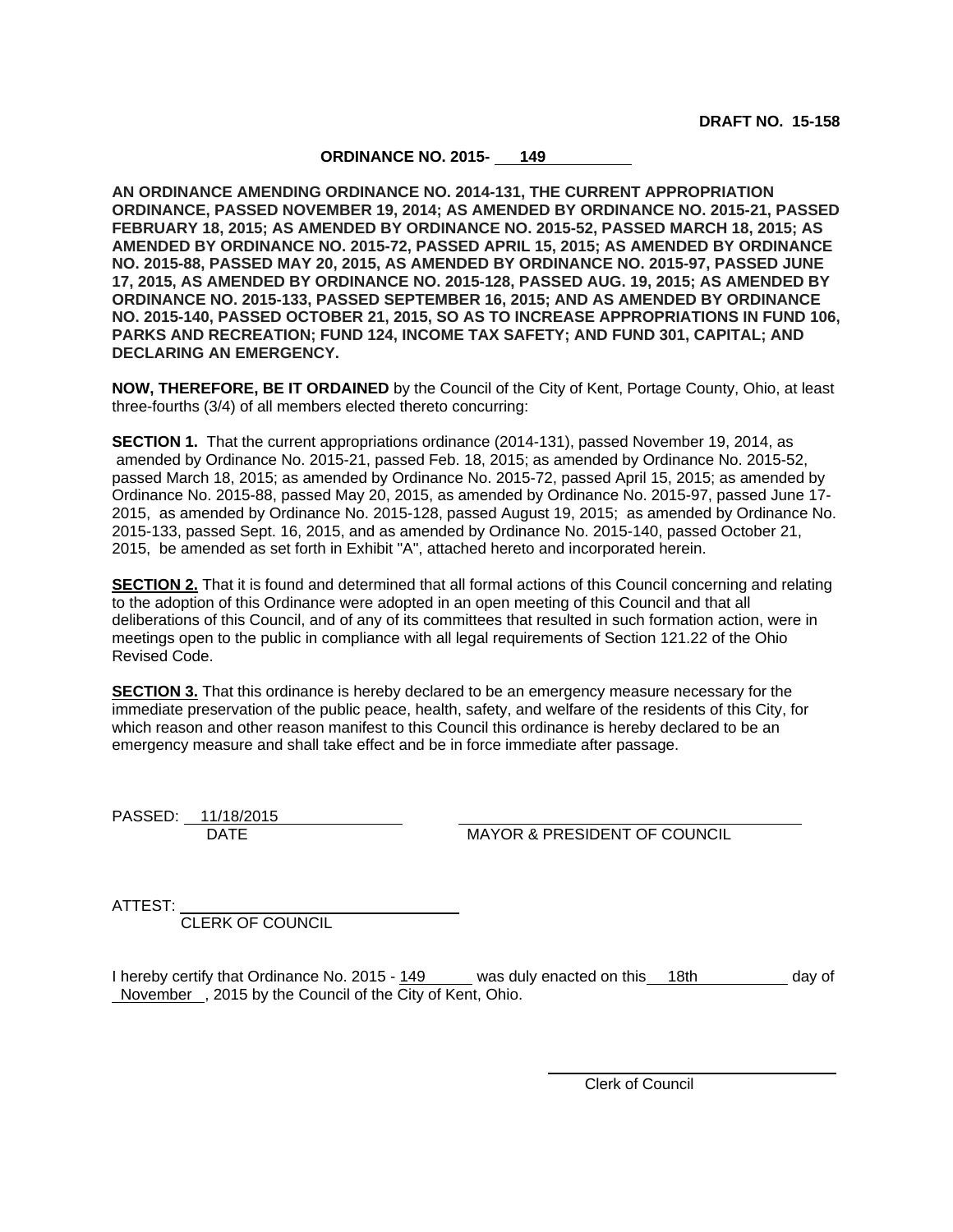$\mathcal{A}$ 

## 2015 AMENDED APPROPRIATIONS

 $\sim$  15

| Fund - Department/Division                                | Personnel &<br><b>Benefits</b> | Other than<br>Personnel<br>& Benefits | <b>Capital</b> | Reserve/<br><b>Debt Service</b> | <b>Contingency</b> | Fund &<br><b>Department</b><br>Total |
|-----------------------------------------------------------|--------------------------------|---------------------------------------|----------------|---------------------------------|--------------------|--------------------------------------|
| <b>General Fund (001)</b>                                 |                                |                                       |                |                                 |                    |                                      |
| City Council                                              | \$168,092                      | \$25,533                              |                |                                 |                    | \$193,625                            |
| Mayor                                                     | \$7,739                        | \$4,450                               |                |                                 |                    | \$12,189                             |
| <b>Community Support</b>                                  |                                | \$70,500                              |                |                                 |                    | \$70,500                             |
| <b>City Manager</b>                                       | \$260,906                      | \$54,033                              |                |                                 |                    | \$314,939                            |
| <b>City Hall Facility</b>                                 |                                | \$55,000                              |                |                                 |                    | \$55,000                             |
| Urban Renewal                                             |                                | \$100,000                             |                |                                 |                    | \$100,000                            |
| <b>Human Resources</b>                                    | \$52,583                       | \$15,943                              |                |                                 |                    | \$68,526                             |
| <b>Civil Service</b>                                      | \$31,893                       | \$53,083                              |                |                                 |                    | \$84,976                             |
| Law                                                       | \$306,682                      | \$154,870                             |                |                                 |                    | \$461,552                            |
| <b>Budget &amp; Finance</b>                               | \$151,199                      | \$132,085                             |                |                                 |                    | \$283,284                            |
| <b>Community Development</b>                              | \$448,189                      | \$187,620                             |                |                                 |                    | \$635,809                            |
| <b>Economic Development</b>                               | \$99,815                       | \$41,820                              |                |                                 |                    | \$141,635                            |
| Health                                                    | \$272,556                      | \$142,052                             |                |                                 |                    | \$414,608                            |
| <b>Public Parking</b>                                     |                                | \$55,700                              |                |                                 |                    | \$55,700                             |
| Main Street Program                                       |                                | \$75,000                              |                |                                 |                    | \$75,000                             |
| Service Administration                                    | \$58,585                       | \$578,938                             |                |                                 |                    | \$637,523                            |
| Shade Tree                                                |                                | \$78,960                              | \$15,000       |                                 |                    | \$93,960                             |
| <b>Adjunct Facilities</b>                                 |                                | \$61,000                              |                |                                 |                    | \$61,000                             |
| <b>Building</b>                                           | \$231,878                      | \$66,522                              |                |                                 |                    | \$298,400                            |
| Land banking                                              |                                | \$161,500                             |                |                                 |                    | \$161,500                            |
| Engineering                                               | \$197,878                      | \$113,992                             |                |                                 |                    | \$311,870                            |
| Miscellaneous & Sundry                                    |                                | \$462,350                             |                |                                 |                    | \$462,350                            |
| Contingency                                               |                                |                                       |                |                                 | \$100,000          | \$100,000                            |
| <b>Fund Total</b>                                         | \$2,287,995                    | \$2,690,951                           | \$15,000       | \$0                             | \$100,000          | \$5,093,946                          |
| <b>West Side Fire (101)</b>                               |                                |                                       |                |                                 |                    |                                      |
| Fire                                                      | \$239,410                      | \$25,647                              |                |                                 |                    | \$265,057                            |
| <b>Fund Total</b>                                         | \$239,410                      | \$25,647                              | \$0            | \$0                             | \$0                | \$265,057                            |
| <b>Street Construction Maintenance &amp; Repair (102)</b> |                                |                                       |                |                                 |                    |                                      |
| Service                                                   | \$1,108,642                    | \$867,788                             |                |                                 |                    | \$1,976,430                          |
| Contingency                                               |                                |                                       |                |                                 | \$25,000           | \$25,000                             |
| <b>Fund Total</b>                                         | \$1,108,642                    | \$867,788                             | \$0            | \$0                             | \$25,000           | \$2,001,430                          |
| <b>State Highway (103)</b>                                |                                |                                       |                |                                 |                    |                                      |
| Service                                                   |                                | \$60,000                              |                |                                 |                    | \$60,000                             |
| <b>Fund Total</b>                                         | \$0                            | \$60,000                              | \$0            | \$0                             | \$0                | \$60,000                             |
| <b>Recreation (106)</b>                                   |                                |                                       |                |                                 |                    |                                      |
| Parks & Recreation                                        | \$1,174,262                    | \$622,838                             | \$822,000      |                                 |                    | \$2,619,100                          |
| <b>Fund Total</b>                                         | \$1,174,262                    | \$622,838                             | \$822,000      | \$0                             | \$0                | \$2,619,100                          |
| Food Service (107)                                        |                                |                                       |                |                                 |                    |                                      |
| Health                                                    | \$92,634                       | \$6,800                               |                |                                 |                    | \$99,434                             |
| <b>Fund Total</b>                                         | \$92.634                       | \$6,800                               | \$0            | \$0                             | \$0                | \$99,434                             |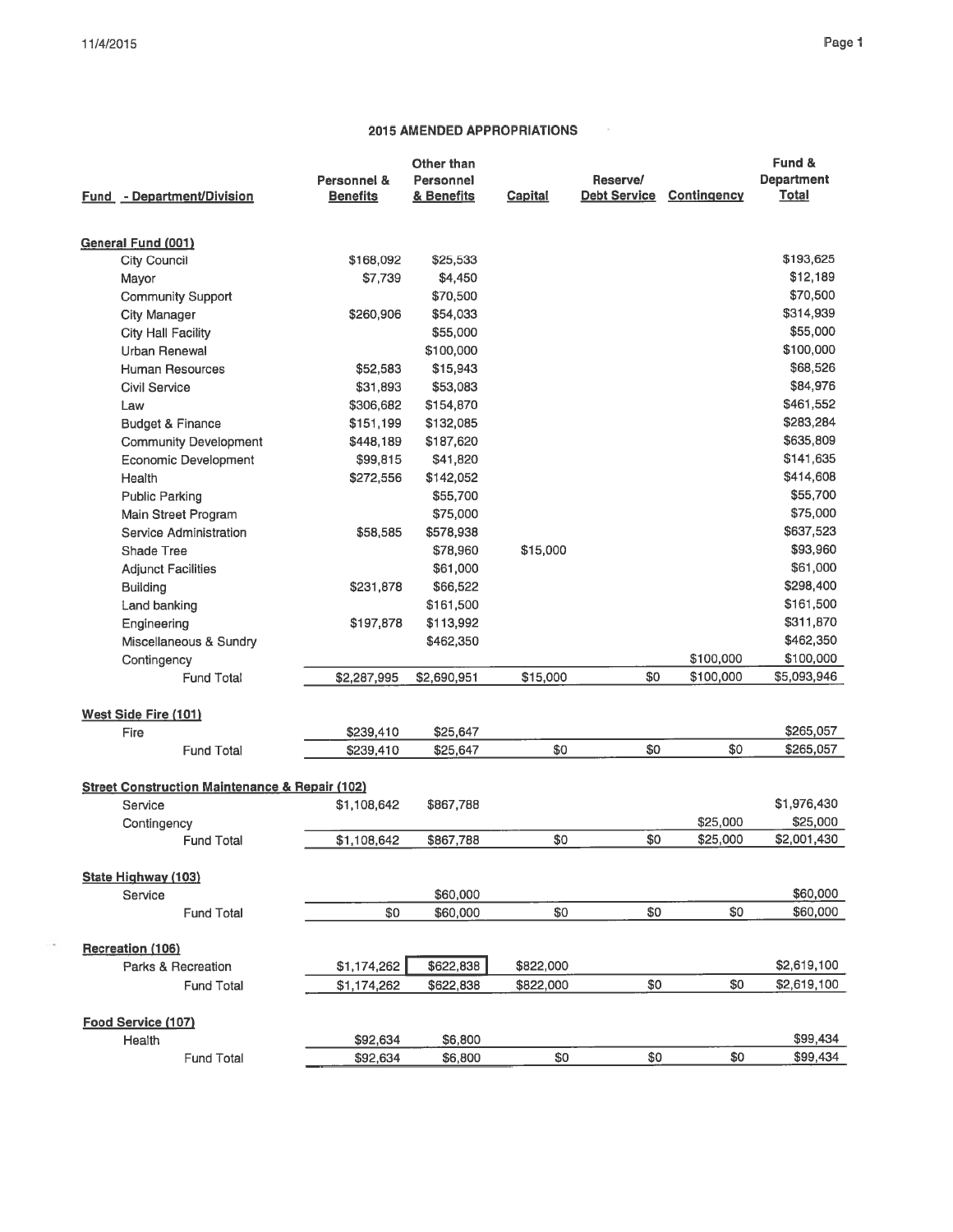## 2015 AMENDED APPROPRIATIONS

| <b>Fund - Department/Division</b>                                              | Personnel &<br><b>Benefits</b> | Other than<br>Personnel<br>& Benefits | <b>Capital</b> | Reserve/<br><b>Debt Service</b> | Contingency | Fund &<br><b>Department</b><br><b>Total</b> |
|--------------------------------------------------------------------------------|--------------------------------|---------------------------------------|----------------|---------------------------------|-------------|---------------------------------------------|
| Income Tax (116)                                                               |                                |                                       |                |                                 |             |                                             |
| Budget/Finance/IncTaxAdmin                                                     | \$227.929                      | \$407,283                             |                |                                 |             | \$635,212                                   |
| Managed Reserve                                                                |                                |                                       |                | \$25,540                        |             | \$25,540                                    |
| <b>Fund Total</b>                                                              | \$227,929                      | \$407,283                             | \$0            | \$25,540                        | \$0         | \$660,752                                   |
| <b>Revolving Housing (120)</b>                                                 |                                |                                       |                |                                 |             |                                             |
| Health                                                                         | \$113,919                      | \$13,600                              |                |                                 |             | \$127,519                                   |
| <b>Fund Total</b>                                                              | \$113,919                      | \$13,600                              | \$0            | \$0                             | \$0         | \$127,519                                   |
|                                                                                |                                |                                       |                |                                 |             |                                             |
| State & Local Forfeits (121)                                                   |                                |                                       |                |                                 |             |                                             |
| Police<br><b>Fund Total</b>                                                    | \$0                            | \$7,000<br>\$7,000                    | \$0            | \$0                             | \$0         | \$7,000<br>\$7,000                          |
|                                                                                |                                |                                       |                |                                 |             |                                             |
| Drug Law Enforcement (122)                                                     |                                |                                       |                |                                 |             |                                             |
| Police                                                                         |                                | \$25,000                              |                |                                 |             | \$25,000                                    |
| <b>Fund Total</b>                                                              | \$0                            | \$25,000                              | \$0            | \$0                             | \$0         | \$25,000                                    |
| <b>Enforcement &amp; Education (123)</b>                                       |                                |                                       |                |                                 |             |                                             |
| Police                                                                         |                                | \$15,000                              |                |                                 |             | \$15,000                                    |
| <b>Fund Total</b>                                                              | \$0                            | \$15,000                              | \$0            | \$0                             | \$0         | \$15,000                                    |
|                                                                                |                                |                                       |                |                                 |             |                                             |
| <b>Income Tax Safety (124)</b>                                                 |                                |                                       |                |                                 |             |                                             |
| Police                                                                         | \$6,363,620                    | \$571,120                             |                |                                 |             | \$6,934,740                                 |
| <b>Fund Total</b>                                                              | \$6,363,620                    | \$571,120                             | \$0            | \$0                             | \$0         | \$6,934,740                                 |
| <b>Law Enforcement Trust (125)</b>                                             |                                |                                       |                |                                 |             |                                             |
| Police                                                                         |                                | \$15,000                              |                |                                 |             | \$15,000                                    |
| <b>Fund Total</b>                                                              | \$0                            | \$15,000                              | \$0            | \$0                             | \$0         | \$15,000                                    |
|                                                                                |                                |                                       |                |                                 |             |                                             |
| <b>Community Development Block Grant (126)</b><br><b>Community Development</b> | \$44,327                       | \$260,200                             | \$111,778      |                                 |             | \$416,305                                   |
| <b>Fund Total</b>                                                              | \$44,327                       | \$260,200                             | \$111,778      | \$0                             | \$0         | \$416,305                                   |
|                                                                                |                                |                                       |                |                                 |             |                                             |
| Fire & E.M.S. (128)                                                            |                                |                                       |                |                                 |             |                                             |
| Fire                                                                           | \$3,957,334                    | \$418,705                             | \$440,940      |                                 |             | \$4,816,979                                 |
| <b>Fund Total</b>                                                              | \$3,957,334                    | \$418,705                             | \$440,940      | \$0                             | \$0         | \$4,816,979                                 |
| Wireless 911 (129)                                                             |                                |                                       |                |                                 |             |                                             |
| Safety                                                                         |                                | \$63,000                              |                |                                 |             | \$63,000                                    |
| <b>Fund Total</b>                                                              | \$0                            | \$63,000                              | \$0            | \$0                             | \$0         | \$63,000                                    |
|                                                                                |                                |                                       |                |                                 |             |                                             |
| <b>Swimming Pool Inspections (130)</b><br>Health                               | \$6,055                        | \$0                                   |                |                                 |             | \$6,055                                     |
| <b>Fund Total</b>                                                              | \$6,055                        | \$0                                   | \$0            | \$0                             | \$0         | \$6,055                                     |
|                                                                                |                                |                                       |                |                                 |             |                                             |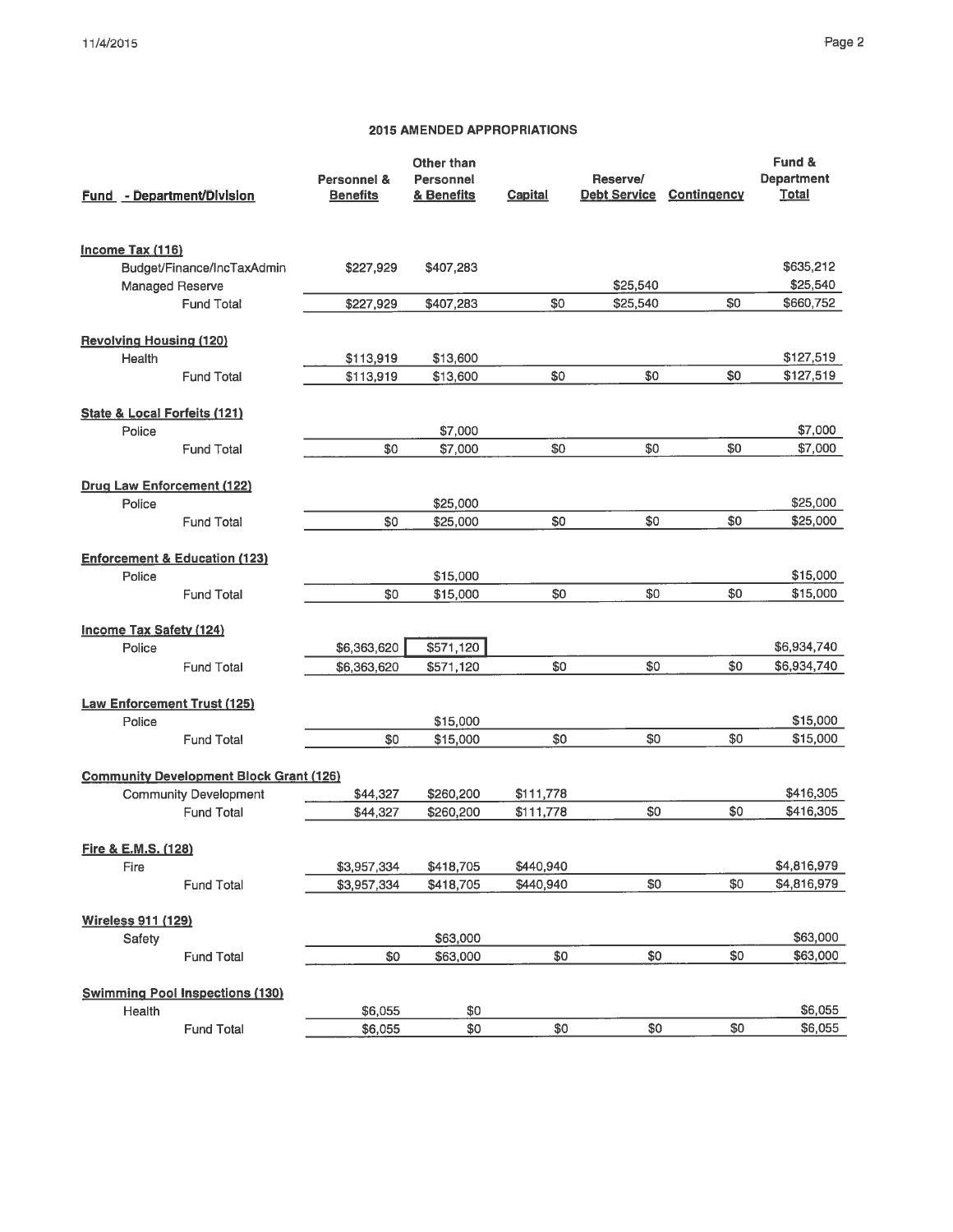# **2015 AMENDED APPROPRIATIONS**

| <b>Fund - Department/Division</b> | Personnel &<br><b>Benefits</b> | Other than<br>Personnel<br>& Benefits | <b>Capital</b> | Reserve/<br><b>Debt Service</b> | Contingency | Fund &<br><b>Department</b><br><b>Total</b> |
|-----------------------------------|--------------------------------|---------------------------------------|----------------|---------------------------------|-------------|---------------------------------------------|
| <b>Police Pension (132)</b>       |                                |                                       |                |                                 |             |                                             |
| Police                            | \$102,000                      |                                       |                |                                 |             | \$102,000                                   |
| <b>Fund Total</b>                 | \$102,000                      | \$0                                   | \$0            | \$0                             | \$0         | \$102,000                                   |
| Fire Pension (133)                |                                |                                       |                |                                 |             |                                             |
| Fire                              | \$102,000                      |                                       |                |                                 |             | \$102,000                                   |
| <b>Fund Total</b>                 | \$102,000                      | \$0                                   | \$0            | \$0                             | \$0         | \$102,000                                   |
| <b>UDAG / EDA-RLF (134)</b>       |                                |                                       |                |                                 |             |                                             |
| <b>City Manager</b>               |                                | \$80,000                              |                |                                 |             | \$80,000                                    |
| <b>Fund Total</b>                 | \$0                            | \$80,000                              | \$0            | \$0                             | \$0         | \$80,000                                    |
| <b>Water (201)</b>                |                                |                                       |                |                                 |             |                                             |
| Service                           | \$1,510,373                    | \$811,505                             | \$295,000      |                                 |             | \$2,616,878                                 |
| Service (Capital Facilities)      |                                |                                       | \$688,543      |                                 |             | \$688,543                                   |
| Admin. Support                    | \$491,481                      | \$33,286                              | \$35,000       |                                 |             | \$559,767                                   |
| Budget & Finance (Debt)           |                                |                                       |                | \$55,761                        |             | \$55,761                                    |
| Contingency                       |                                |                                       |                |                                 | \$50,000    | \$50,000                                    |
| <b>Fund Total</b>                 | \$2,001,854                    | \$844,791                             | \$1,018,543    | \$55,761                        | \$50,000    | \$3,970,949                                 |
| <b>Sewer (202)</b>                |                                |                                       |                |                                 |             |                                             |
| Service                           | \$1,743,607                    | \$868,784                             | \$1,079,000    |                                 |             | \$3,691,391                                 |
| Service (Capital Facilities)      |                                |                                       | \$371,500      |                                 |             | \$371,500                                   |
| Lab                               | \$0                            | \$0                                   | \$0            |                                 |             | \$0                                         |
| Admin. Support                    | \$491,481                      | \$39,187                              | \$35,000       |                                 |             | \$565,668                                   |
| Budget & Finance (Debt)           |                                |                                       |                | \$875,653                       |             | \$875,653                                   |
| Contingency                       |                                |                                       |                |                                 | \$50,000    | \$50,000                                    |
| <b>Fund Total</b>                 | \$2,235,088                    | \$907,971                             | \$1,485,500    | \$875,653                       | \$50,000    | \$5,554,212                                 |
| <b>Utility Billing (204)</b>      |                                |                                       |                |                                 |             |                                             |
| <b>Budget &amp; Finance</b>       |                                | \$81,511                              |                |                                 |             | \$81,511                                    |
| <b>Fund Total</b>                 | \$0                            | \$81,511                              | \$0            | \$0                             | \$0         | \$81,511                                    |
| Solid Waste (205)                 |                                |                                       |                |                                 |             |                                             |
| Service                           | \$68,699                       | \$500,808                             |                |                                 |             | \$569,507                                   |
| <b>Fund Total</b>                 | \$68,699                       | \$500,808                             | \$0            | \$0                             | \$0         | \$569,507                                   |
| <b>Storm Water Utility (208)</b>  |                                |                                       |                |                                 |             |                                             |
| Service                           | \$467,928                      | \$58,646                              |                |                                 |             | \$526,574                                   |
| Service (Capital Facilities)      |                                |                                       | \$267,499      |                                 |             | \$267,499                                   |
| Admin. Support                    |                                | \$24,500                              | \$30,000       |                                 |             | \$54,500                                    |
| Budget & Finance (Debt)           |                                |                                       |                | \$9,968                         |             | \$9,968                                     |
| <b>Fund Total</b>                 | \$467,928                      | \$83,146                              | \$297,499      | \$9,968                         | \$0         | \$858,541                                   |
| <b>Guaranteed Deposits (230)</b>  |                                |                                       |                |                                 |             |                                             |
| <b>Budget &amp; Finance</b>       |                                | \$1,000                               |                |                                 |             | \$1,000                                     |
| Fund Total                        | \$0                            | \$1,000                               | \$0            | \$0                             | \$0         | \$1,000                                     |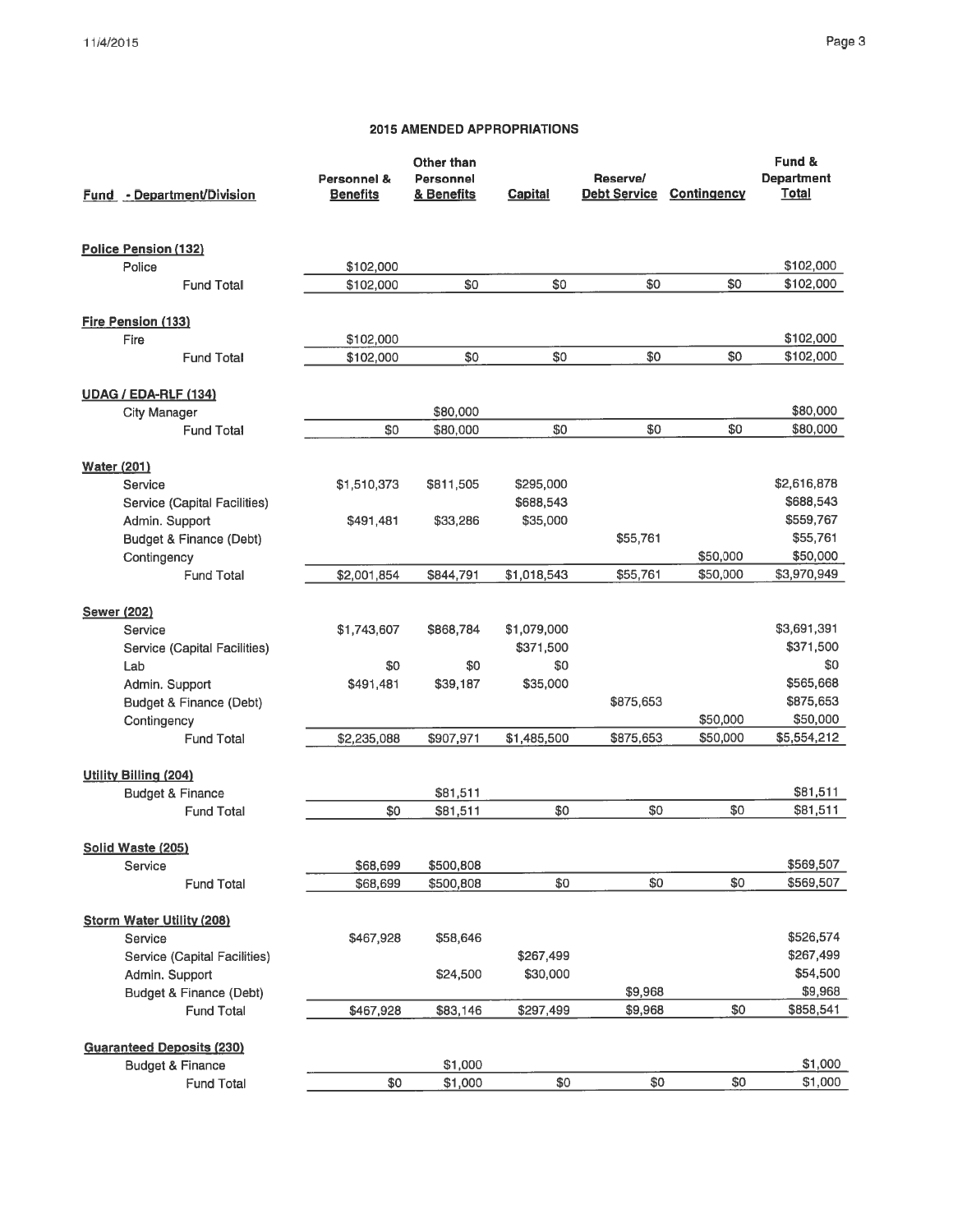## Page 4

### 2015 AMENDED APPROPRIATIONS

| Fund - Department/Division              | <b>Personnel &amp;</b><br><b>Benefits</b> | <b>Other than</b><br>Personnel<br>& Benefits | <b>Capital</b> | Reserve/<br><b>Debt Service</b> | <b>Contingency</b> | Fund &<br><b>Department</b><br><b>Total</b> |
|-----------------------------------------|-------------------------------------------|----------------------------------------------|----------------|---------------------------------|--------------------|---------------------------------------------|
| <b>Capital Projects (301)</b>           |                                           |                                              |                |                                 |                    |                                             |
| Safety                                  |                                           |                                              | \$520,000      |                                 |                    | \$520,000                                   |
| Service                                 |                                           |                                              | \$157,500      |                                 |                    | \$157,500                                   |
| Service (Capital Facilities)            |                                           |                                              | \$17,382,388   |                                 |                    | \$17,382,388                                |
| Budget & Finance (Debt)                 |                                           |                                              |                | \$1,729,027                     |                    | \$1,729,027                                 |
| Contingency                             |                                           |                                              |                |                                 | \$25,000           | \$25,000                                    |
| <b>Fund Total</b>                       | \$0                                       | \$0                                          | \$18,059,888   | \$1,729,027                     | \$25,000           | \$19,813,915                                |
| <b>Municipal Public Improvement Tax</b> |                                           |                                              |                |                                 |                    |                                             |
| <b>Increment Equivalent (302)</b>       |                                           |                                              |                |                                 |                    |                                             |
| Service (Capital Facilities)            |                                           |                                              | \$628,600      |                                 |                    | \$628,600                                   |
| Budget & Finance (Debt)                 |                                           |                                              |                | \$2,014,125                     |                    | \$2,014,125                                 |
| <b>Fund Total</b>                       | \$0                                       | \$0                                          | \$628,600      | \$2,014,125                     | \$0                | \$2,642,725                                 |
| <b>Police Facility (303)</b>            |                                           |                                              |                |                                 |                    |                                             |
| Safety (Capital Facilities)             |                                           |                                              | \$5,779,000    |                                 |                    | \$5,779,000                                 |
| Budget & Finance (Debt)                 |                                           |                                              |                | \$471,000                       |                    | \$471,000                                   |
| <b>Fund Total</b>                       | \$0                                       | \$0                                          | \$5,779,000    | \$471,000                       | \$0                | \$6,250,000                                 |
| Debt Service (402)                      |                                           |                                              |                |                                 |                    |                                             |
| Budget & Finance (Debt)                 |                                           |                                              |                | \$923,963                       |                    | \$923,963                                   |
| <b>Fund Total</b>                       | \$0                                       | \$0                                          | \$0            | \$923,963                       | \$0                | \$923,963                                   |
| Internal Service (807)                  |                                           |                                              |                |                                 |                    |                                             |
| Health Insurance                        |                                           | \$2,725,000                                  |                |                                 |                    | \$2,725,000                                 |
| <b>Fund Total</b>                       | \$0                                       | \$2,725,000                                  | \$0            | \$0                             | \$0                | \$2,725,000                                 |
|                                         |                                           |                                              |                |                                 |                    |                                             |
| <b>Total Appropriations</b>             | \$20,593,696 \$11,294,159                 |                                              | \$28,658,748   | \$6,105,037                     | \$250,000          | \$66,901,640                                |
| <b>Original Appropriations</b>          | \$19,374,506                              | \$8,000,767                                  | \$24,652,600   | \$6,105,037                     | \$250,000          | \$58,382,910                                |
| Amendment #1                            |                                           | 50,000                                       | \$1,850,989    |                                 |                    | \$1,900,989                                 |
| Amendment #2                            | \$25,494                                  | \$37,000                                     | \$1,112,619    |                                 |                    | \$1,175,113                                 |
| Amendment #3                            | \$57,178                                  | \$87,000                                     | \$375,000      |                                 |                    | \$519,178                                   |
| Amendment #4                            | \$135,018                                 | \$141,442                                    | \$483,540      |                                 |                    | \$760,000                                   |
| Amendment #5                            |                                           |                                              | \$235,000      |                                 |                    | \$235,000                                   |
| Amendment #6                            |                                           | \$32,500                                     | \$119,000      |                                 |                    | \$151,500                                   |
| Amendment #7                            | \$1,500                                   | \$148,000                                    | (\$130,000)    |                                 |                    | \$19,500                                    |
| Amendment #8                            | \$1,000,000                               | \$2,752,700                                  | (\$50,000)     |                                 |                    | \$3,702,700                                 |
| Amendment #9                            |                                           | \$44,750                                     | \$10,000       |                                 |                    | \$54,750                                    |
|                                         | \$20,593,696 \$11,294,159                 |                                              | \$28,658,748   | \$6,105,037                     | \$250,000          | \$66,901,640                                |